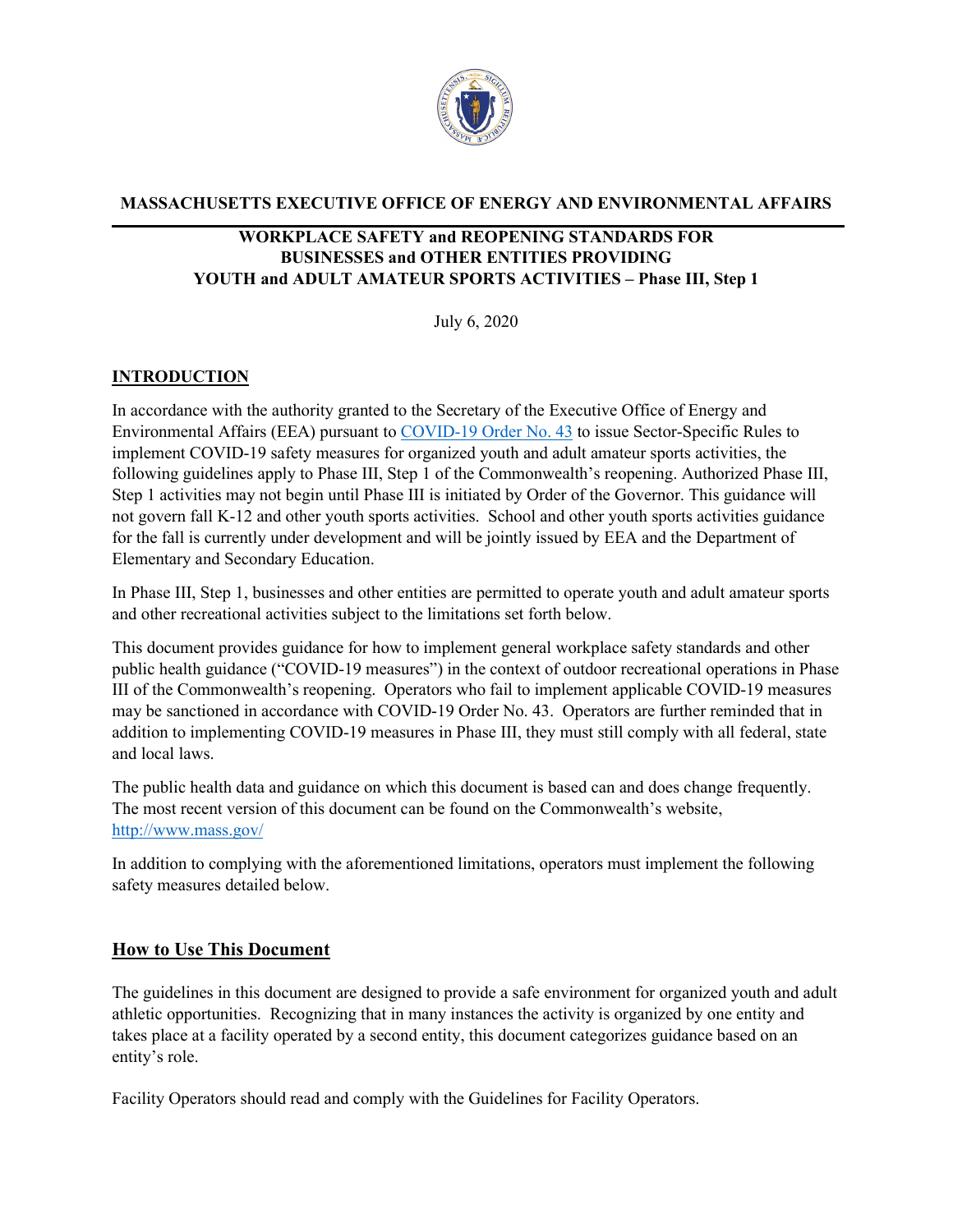

Activity Organizers should read and comply with Guidelines for Activity Organizers.

Entities that organize activities in facilities for which they are responsible should comply with both sets of guidelines (Guidelines for Facility Operators and Guidelines for Activity Organizers).

# **LIMITATIONS ON RECREATIONAL ACTIVITIES AND FACILITIES DURING PHASE III, Step 1**

Facility Operators and Activity Organizers must comply with the following limitations. For nonorganized sports and recreation, individuals should follow these guidelines, where it applies to their activities. Organizers of athletic and recreational activity competitions or tournaments should follow the competition and tournament guidance herein.

# **Outdoor and Indoor Sports and Athletic Facilities**

Organizations, businesses, schools and government entities that operate outdoor or indoor sports facilities, such as athletic fields, courts and other playing surfaces, pools, and sailing and boating facilities can open their premises and facilities for use by adults and youth in Phase III, Step 1 provided that the safety measures outlined herein are implemented by facility operators and activity organizers.

Such athletic facilities subject to this guidance include:

- Gymnastics Facilities
- Indoor & Outdoor Pools
- Indoor and Outdoor Athletic Fields and Courts
- Ice Rinks
- Tracks
- Indoor Gymnasiums
- Martial Arts & Dance Facilities
- Indoor Racquet Courts
- Indoor Batting Cage Facilities

Fitness Centers and Health Clubs must follow the *Sector Specific Workplace Safety Standards for Fitness Centers and Health Clubs to Address COVID-19.* Pool Facilities (both indoor and outdoor) must ensure compliance with the *Safety Standards for Public and Semi-Public Pools.* Recreational camps or other programs that are subject to [105 CMR 430.000](https://www.mass.gov/doc/105-cmr-430-minimum-standards-for-recreational-camps-for-children-state-sanitary-code-chapter/download) must follow the requirements outlined in the *[Massachusetts Child and Youth Service Programs Reopen Approach: Minimum Requirements for Health](https://eeclead.force.com/resource/1592325278000/Min_Req)  [and Safety.](https://eeclead.force.com/resource/1592325278000/Min_Req)* 

# **SPORTS & RECREATIONAL ACTIVITIES ALLOWED DURING PHASE III, STEP 1**

The ability to participate in sports and recreation activities is determined by a combination of (1) risk of transmission of COVID-19 inherent in the sport or recreation activity itself and (2) level of risk associated with the "Type of Play". In Phase III, Step 1, subject to the limitations and guidelines set forth below: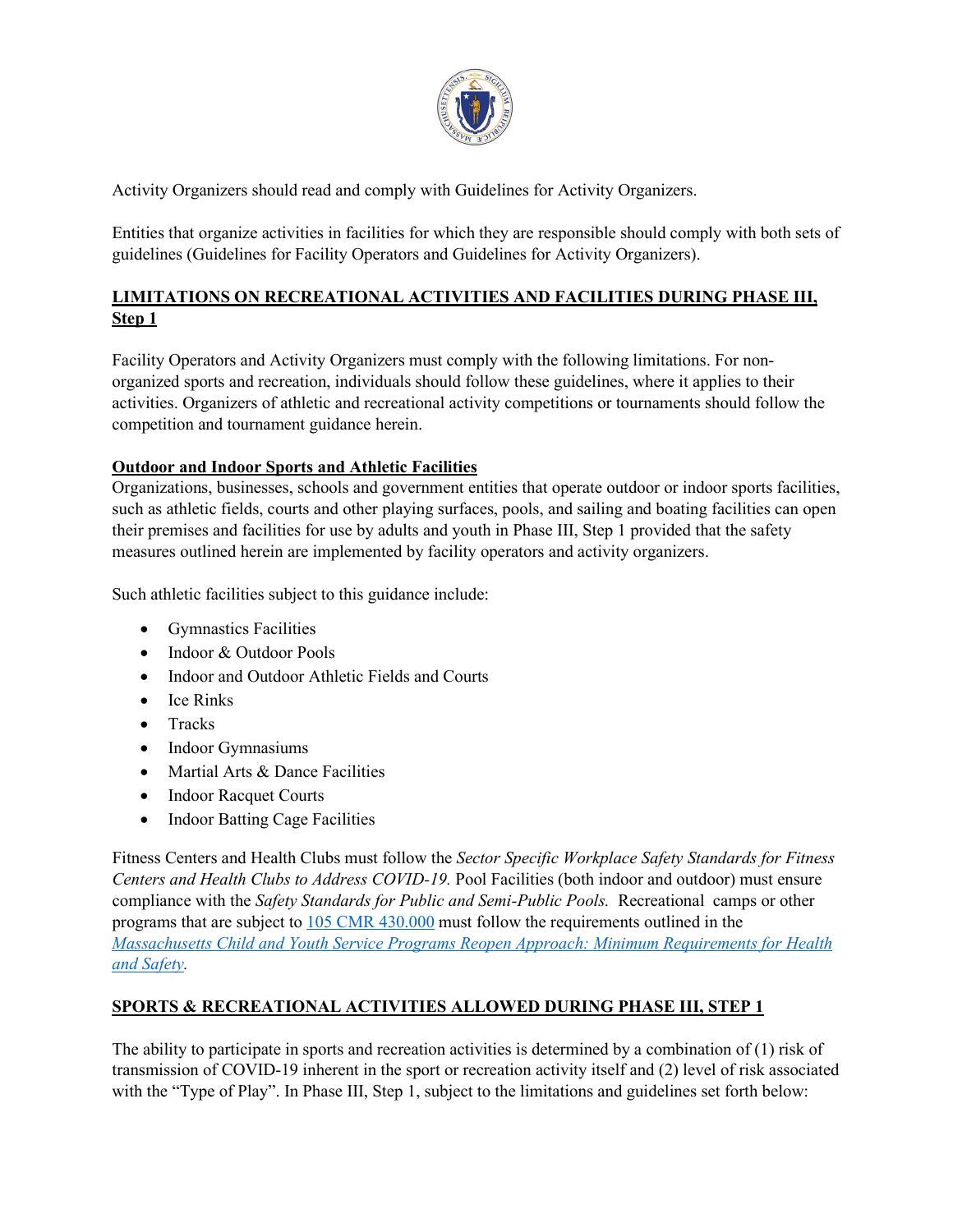

- Sports and activities included in the **Lower Risk** category can participate in **Level 1, 2, 3, 4** type of play.
- Sports and activities included in the **Moderate Risk** category can participate in **Level 1, 2 and 3** type of play.
- Sports and activities included in the **Higher Risk** category can participate in **Level 1** type of play

# **STANDARDS FOR SPORTS & RECREATIONAL ACTIVITIES IN PHASE III, STEP 1**

**Risk Level**: Sports and recreation activities are categorized as "**Lower Risk**," "**Moderate Risk**," and "**Higher Risk**."

**Lower Risk** sports and recreation activities are characterized by:

- Sports or activities that can be done with social distancing
- Sports or activities that can be done individually

Examples: Batting cages, tennis, pickleball, swimming, catch, disc golf, golf, individual biking, surfing, horseback riding, individual sailing, fishing, hunting, motor sports, yoga & no contact exercise classes, gymnastics

**Moderate Risk** sports and recreation activities are characterized by:

• Sports or activities that involve intermittent contact, but with protective equipment or mitigating measures in place that may reduce the likelihood of respiratory particle transmission between participants (e.g., wearing masks, modifying play)

Examples: Baseball, softball, crew/sailing (2-3 people in a boat), track and field, cross country, running clubs, team swimming, volleyball, dance class, fencing, field hockey, no-contact lacrosse

**Higher Risk** sports and recreation activities are characterized by:

• Sports that involve close, sustained contact between participants, lack of significant protective barriers, and high probability that respiratory particles will be transmitted between participants.

Examples: Football, wrestling, soccer, rugby, basketball, lacrosse, ice-hockey, competitive cheer, martial arts, crew/sailing (more than 3 people in a boat), ultimate frisbee.

**Type of Play:** The following types of play are defined by level from least to greatest risk.

- **Level 1**: Individual or socially distanced group activities (no-contact workouts, aerobic conditioning, individual skill work, and drills)
- Level 2: Competitive Practices (Intra-team/group games, contact drills and scrimmages)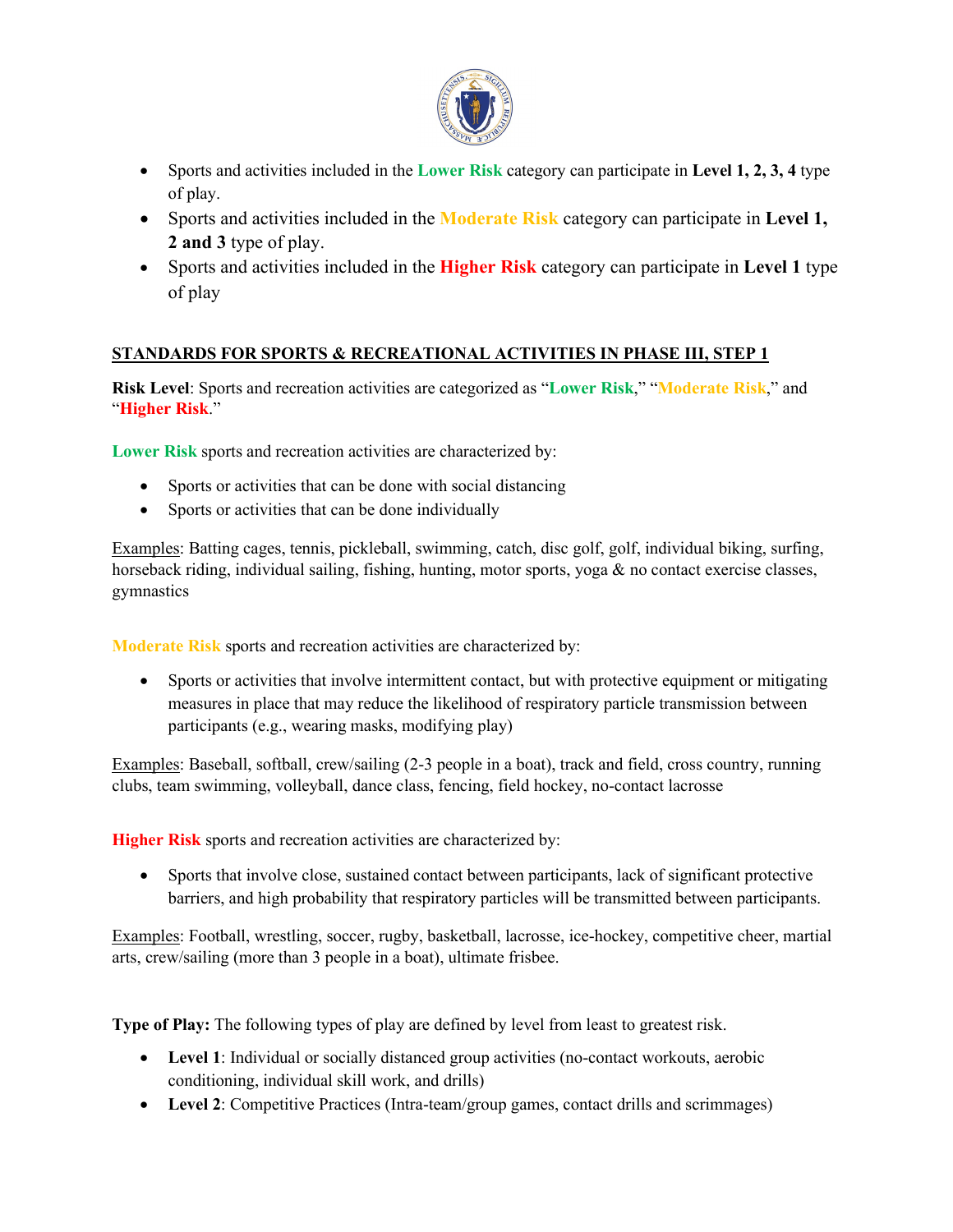

- **Level 3**: Competitions (Inter-team games, meets, matches, races, etc.)
- **Level 4**: Tournaments (Outdoor only)

For the purposes of these guidelines, a "**Competition**" is defined as multiple participants or two teams competing against one another in a single contest. A competition includes, inter-team games, matches, shows, meets, and races.

A "**Tournament**" is a formal contest that consists of multiple games between multiple persons or teams, that might include multiple stages, played in a condensed period of time, such as over the course of a single day or multiple days in a row.

In Phase III, Step 1, only outdoor Tournaments are allowed for Lower Risk Sports.

Competition and Tournament Organizers must adhere to the following:

- Outdoor Competitions & Tournaments: No more than 25 players on any surface/playing areas for team/group sports. No more than 100 people including participants, players, coaches, volunteers, spectators in the aggregate in, on, or surrounding any surface/playing area or start/finish lines at any one time, provided that there is adequate space for all participants, players, coaches, volunteers and spectators to maintain at least six feet social distancing, recognizing that for some moderate risk sports intermittent contact may occur for players. Spectators must wear facial coverings and maintain six feet of social distance at all times. For competitions and tournaments in the water, the aforementioned limitation applies to any applicable activities on land. No spectators allowed for sports and activities played by individuals 18 years and older.
- Indoor Competition Capacity: No more than 25 players on any surface/playing areas for team/group sports. No spectators allowed for indoor competitions for sports and activities played by individuals 18 years and older. If an indoor facility has a chaperone or spectator viewing area which allows for at least six feet social distancing between spectators and the presence of spectators plus players/coaches as well as staff does not cause the facility to exceed more than 40% of the maximum occupancy for the indoor facility, then 1 spectator per player under 18 years old are allowed to attend. Spectators must wear facial coverings and maintain six feet of social distance at all times.
- For facilities with multiple fields, surfaces, courts, organizers should set Competition and Tournament schedules with a buffer to prevent the overlap of participants and to allow for disinfection of equipment and cleaning of commonly touched surfaces, if necessary. Games should end in a draw if time expires.

# **IMPLEMENTING SAFETY MEASURES FOR YOUR OPERATION**

*All business and other organizations in the Commonwealth must immediately adopt and maintain the following generally applicable COVID-19 safety rules.*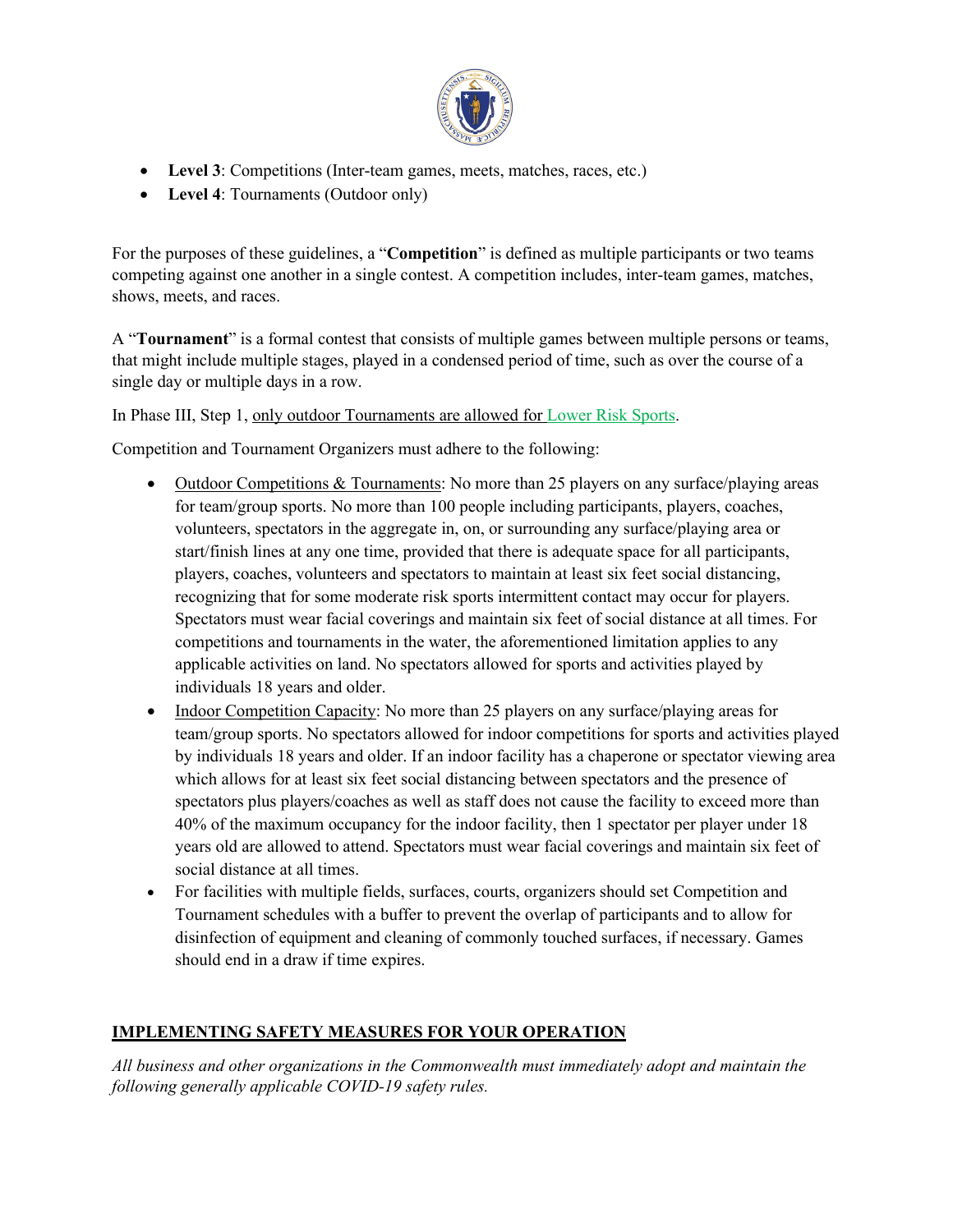

| <b>Social Distancing</b>                   | All persons, including employees, customers, and vendors should remain at least six<br>feet apart to the greatest extent possible, both inside and outside workplaces<br>Establish protocols to ensure that employees can practice adequate social distancing<br>Provide signage for safe social distancing<br>Require face coverings or masks for all employees and customers |
|--------------------------------------------|--------------------------------------------------------------------------------------------------------------------------------------------------------------------------------------------------------------------------------------------------------------------------------------------------------------------------------------------------------------------------------|
| <b>Hygiene Protocols</b>                   | If available, provide hand-washing capabilities throughout the workplace<br>Ensure frequent hand washing by employees and adequate supplies to do so<br>Provide regular sanitization of high touch areas, such as workstations, equipment,<br>screens, doorknobs, restrooms throughout work site                                                                               |
| <b>Staffing and</b><br><b>Operations</b>   | Provide training for employees regarding the social distancing and hygiene protocols<br>Employees who are displaying COVID-19-like symptoms do not report to work<br>Establish a plan for employees getting ill from COVID-19 at work, and a return-to-<br>work plan                                                                                                           |
| <b>Cleaning and</b><br><b>Disinfecting</b> | Establish and maintain cleaning protocols specific to the business<br>When an active employee is diagnosed with COVID-19, cleaning and disinfecting<br>must be performed<br>Disinfection of all common surfaces must take place at intervals appropriate to said<br>workplace                                                                                                  |

The application of these measures for athletic activities for Phase III, Step 1 is detailed below:

## **I. Social Distancing**

## Facility Operator Guidance

- $\bullet$  Indoor and outdoor athletic facilities are open for youth and adult amateur sports activities and programs.
- $\div$  Indoor facilities must limit capacity to no more than 40% of the building's maximum permitted occupancy and ensure adequate social distancing for all visitors and staff.
- $\bullet$  For team and group sports, no more than 25 players or participants can be on a single playing surface/area/court at any one time. The number of coaches and staff should be limited. Larger playing areas and surfaces, such as athletic fields, tracks, facilities that have multiple courts or playing areas, may be used by more than one group at one time, provided that adequate social distance and group separation can be maintained. To ensure group separation, groups must be spaced at least 20 feet apart while sharing a single playing surface, court or field.
- $\div$  For outdoor facilities: Spectators must maintain distance of at least 6 feet between spectators groups. Operators are encouraged to mark off spectator/chaperone viewing sites to allow for social distancing. Spectators should be encouraged to wear masks.
- For indoor facilities: if an indoor facility has a chaperone or spectator viewing area which allows for at least six feet social distancing between spectators and the presence of spectators plus players/coaches as well as staff does not cause the facility to exceed more than 40% of the maximum occupancy for the indoor facility, then 1 spectator per player under 18 years old are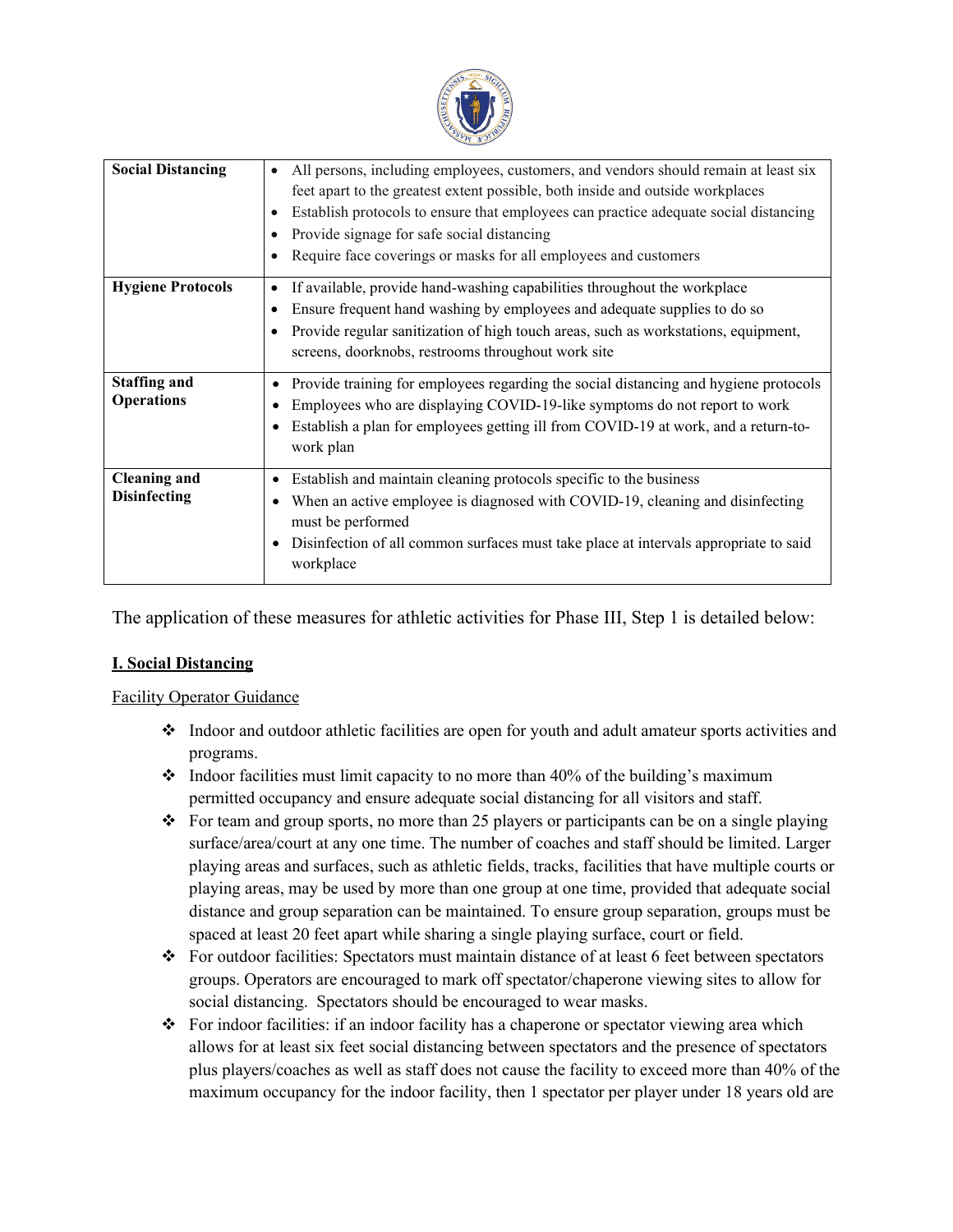

allowed. Spectators must wear facial coverings and maintain six feet of social distance at all times. Operators are encouraged to mark off spectator/chaperone viewing sites to allow for social distancing.

- $\div$  Locker rooms and changing areas may open in Phase III, Step 1, but should be limited to 50% capacity. Facility Operators should ensure that users can abide by capacity restrictions and social distancing standards and establish signage and visual guidelines. Signage should remind users to limit time spent in enclosed area.
- $\bullet$  Indoor showers should remain closed in Phase III, Step 1. Indoor and outdoor pool facilities must provide access showers to swimmers prior to swimming in compliance with 105 CMR 435. If outdoor showers are not available, facilities may meet this requirement by providing access to indoor showers. If outdoor showers are available, facilities should keep indoor showers closed.
- $\div$  Limit any nonessential visitors, spectators, staff, volunteers, and activities involving external groups or organizations as much as possible. While indoors, visitors, spectators, volunteers and staff must wear face coverings.
- $\bullet$  Where feasible, indoor facilities should institute one-way entrance and exits while adhering to established fire and building codes.
- Indoor batting cage facilities shall ensure adequate social distancing between each cage, such as limiting use to every other cage.
- $\triangle$  Access to equipment storage and office space should be limited to employees only. First aid kits should be available at the playing area or court rather than in an office, where possible.
- $\div$  Facility organizers should ensure that individuals are not congregating in common areas or parking lots following practices or events.

## Activity Organizer Guidance

- For team and group sports, no more than 25 players or participants can be on a single playing surface/area/court at any one time. The number of coaches and staff should be limited. Larger playing areas and surfaces, such as athletic fields, tracks, facilities that have multiple courts or playing areas, may be used by more than one group at one time, provided that adequate social distance and group separation can be maintained. To ensure group separation, groups must be spaced at least 20 feet apart while sharing a single playing surface, court or field.
- Face coverings and social distancing of six feet is required when participants are not actively engaged in an activity (e.g., on bench, huddles, breaks, locker rooms, pre/post practice).
- $\bullet$  Dugouts, benches & bleachers are allowed to open only if they can be thoroughly cleaned before and after every use and six feet of distance can be maintained.
- Activity Organizers are encouraged to consider adopting more stringent rules to accommodate athlete safety
- Activity Organizers should require facial coverings to be worn while engaged in a moderate risk sport/activity where intermittent contact might occur and it is safe to do so (i.e., baseball/softball player while at bat/on base, volleyball)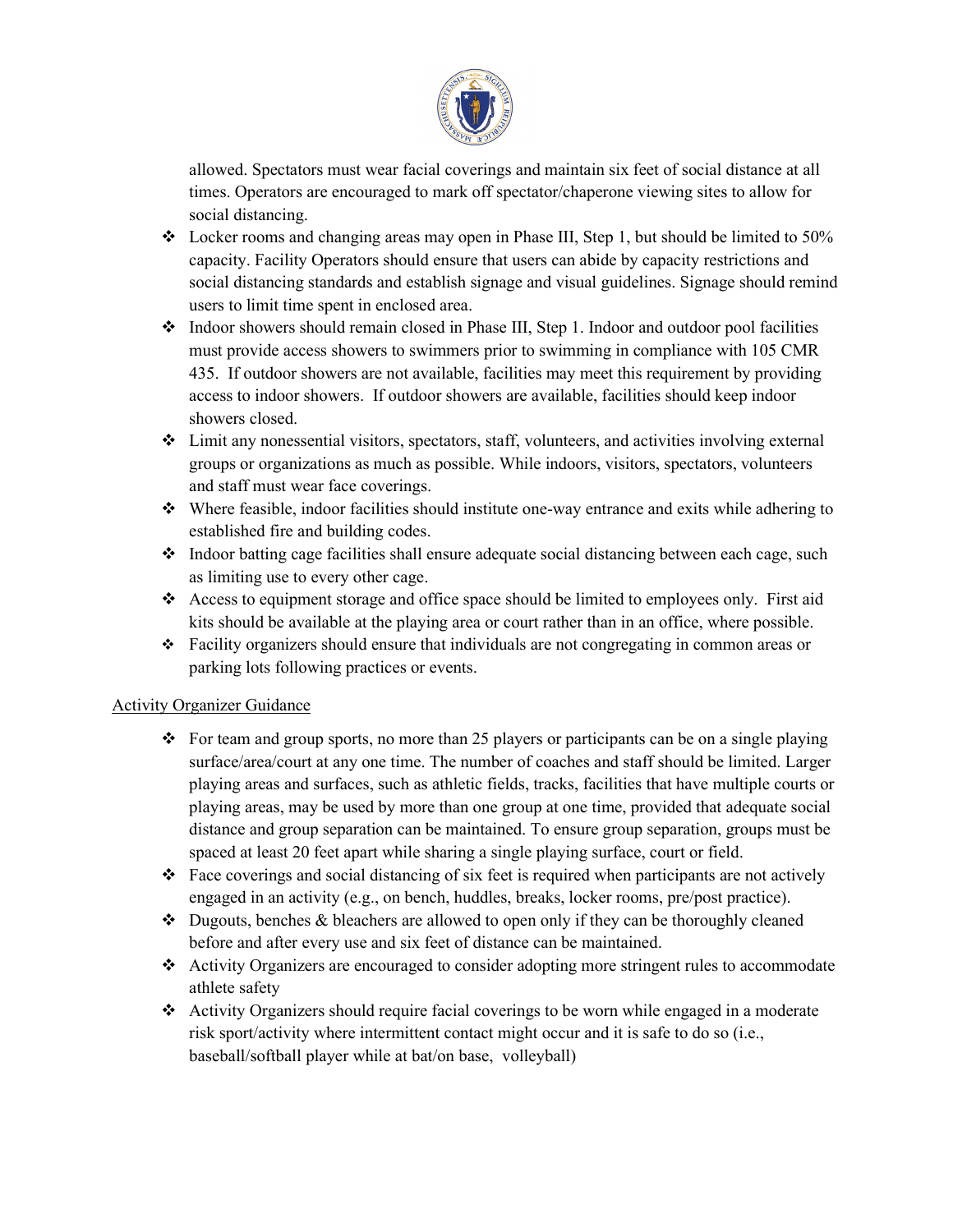

- Activity Organizers should consider other mitigating measures to reduce the likelihood of respiratory particular transmission between participants for moderate risk sport/activities (i.e., having runners in every other lane)
- $\bullet$  Sportsmanship should continue in a touchless manner no handshakes/slaps/fist bumps.
- $\bullet$  Coaches, staff, referees, umpires and other officials are required to wear facial coverings and maintain social distancing of 6 feet from players, coaches, spectators, and other persons at all times.
- $\div$  If social distancing is not possible in an athletic facility, chaperones/spectators may be asked to wait outside the facility until an activity is completed.
- Activity organizers should ensure that individuals are not congregating in common areas or parking lots following practices or events.

# **II. Hygiene Protocols**

#### Facility Operator Guidance

- $\div$  If any equipment is provided by the operator, operators must clean and disinfect shared equipment at the end of a practice session using a product from th[e list of disinfectants](https://www.epa.gov/pesticide-registration/list-n-disinfectants-use-against-sars-cov-2)  [meeting EPA criteria for use against the novel coronavirus.](https://www.epa.gov/pesticide-registration/list-n-disinfectants-use-against-sars-cov-2)
- $\bullet$  Indoor facilities must provide access to handwashing facilities on site, including soap and running water, and allow sufficient break time for staff and participants to wash hands to frequently; alcohol-based hand sanitizers with at least 60% alcohol may be used as an alternative.
- $\triangleleft$  All facilities must supply employees with adequate cleaning products (e.g., sanitizer, disinfecting wipes).
- Operators must post visible signage throughout the site to remind employees and visitors of hygiene and safety protocols.
- $\triangle$  Allow water fountains to be used as refill stations only, provided that social distancing can be maintained. Customers and workers should bring their own water bottles or purchase from the business.
- Any concessions or food service must follow the Safety Standards for Restaurants.

## Activity Organizer Guidance

- $\bullet$  Organizers must ensure that any shared personal equipment is disinfected before use by each individual using a product from the list of disinfectants meeting EPA criteria for use against Covid-19. Personal equipment includes all gear that is worn by players (e.g., gloves, helmets, masks, skates, footwear, pads, etc.).
- Organizers should minimize sharing of other equipment, and clean and disinfect all shared equipment at the end of a practice session using a product from th[e list of disinfectants](https://www.epa.gov/pesticide-registration/list-n-disinfectants-use-against-sars-cov-2) [meeting EPA criteria for use against the novel coronavirus.](https://www.epa.gov/pesticide-registration/list-n-disinfectants-use-against-sars-cov-2)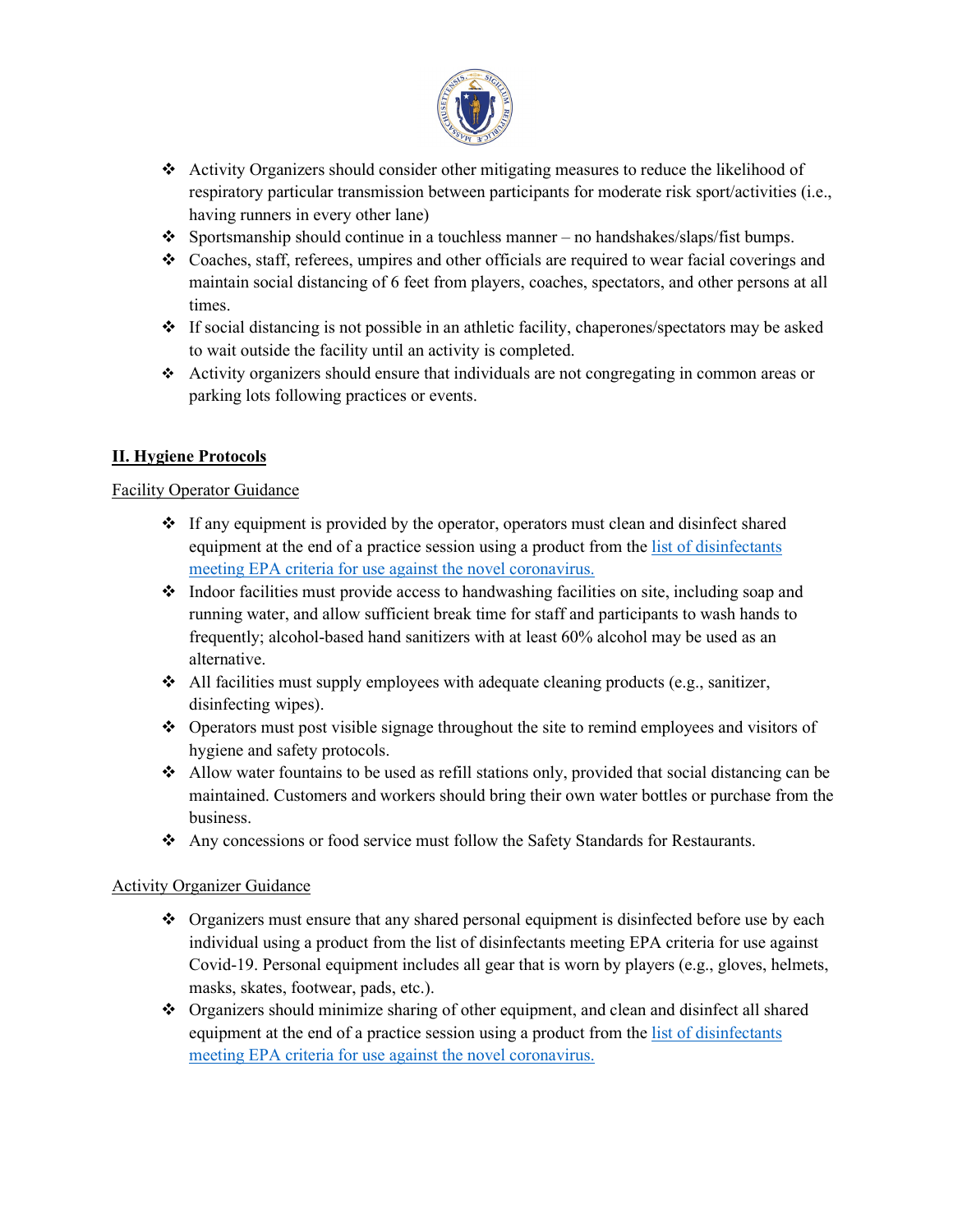

- $\bullet$  No shared food or drink may be provided during any activities for participants or spectators except by concessions and food service providers following the Safety Standards for Restaurants.
- $\triangle$  Allow water fountains to be used as refill stations only, provided that social distancing can be maintained. Customers and workers should bring their own water bottles or purchase from the business.
- $\hat{\cdot}$  Participants and spectators should only drink from their own containers. Organizers must provide individual, dedicated water bottles for children if they do not have their own.
- Participants and coaches must achieve proper hand hygiene at the beginning and end of all activities, either through handwashing with soap and water or by using an alcohol-based hand sanitizer.
- $\bullet$  Organizers should encourage athletes to arrive dressed for practice and to leave immediately after practice. Locker room and changing room use should be minimized.

# **III. Staffing and Operations**

#### Operator Guidance

- $\bullet$  Operators must ensure that hand sanitizer or hand washing stations are available in indoor facilities for use by players, staff and coaches.
- All high touch surface areas must be cleaned at the end of each activity.
- ◆ Operators should work with organizers to stagger activity start and end times or put in place other protocols to limit contact between all visitors as much as possible. This also allows for more time to clean the facility between users. Operators must have daily schedules prepared in advance.
- $\bullet$  Operators of indoor facilities shall establish traffic patterns (one-way flow, designated exits and entrances where possible), and limit capacity to maintain social distancing for the facility, including any restrooms and locker rooms. If social distancing cannot be maintained, spectators should be asked to wait outside.
- Operators should log all persons (name and phone number or name and email address) who come in contact with facility to facilitate contact tracing, including staff, participants, and spectators.
- $\triangle$  Operators must post notice to employees, workers, and participants of important health information and relevant safety measures as outlined in government guidelines.
- Encourage workers who test positive for COVID-19 to disclose to the workplace employer for purposes of cleaning / disinfecting and contact tracing. If the employer is notified of a positive case at the workplace, the employer shall notify the local Board of Health (LBOH) in the city or town where the workplace is located and assist the LBOH as reasonably requested to advise likely contacts to isolate and self-quarantine. Testing of other workers may be recommended consistent with guidance and / or at the request of the LBOH.